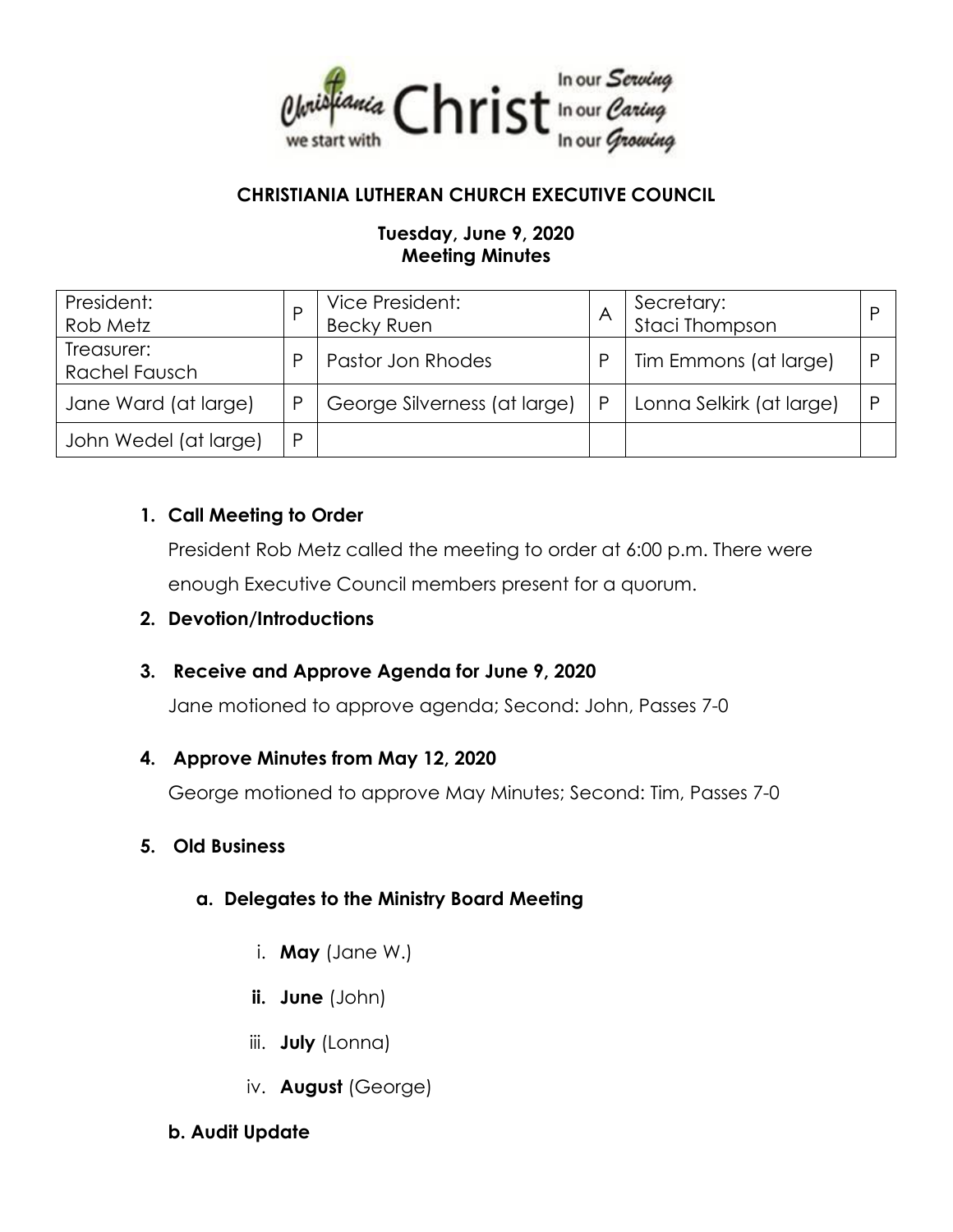The committee working on updating the Constitution decided to retain portion that requires audit every three years. Rob did secure one estimate from an audit firm that specializes in working with churches and it was included in your materials for this meeting. They plan to join us for the July Exec. Council Mtg.

**c. Photos for Website** - If you have not yet done so, please send your

photo to Carri Tuma to place on the website.

# **6. New Business**

- a. Re-Engagement Committee/COVID- 19 Response Plan. Special Zoom meeting on Wednesday, June 17 @ 6:00 p.m.
- b. Liability Insurance Requirements: have a plan based on Dept. of Health recommendations and following the plan.
- c. Review the First Activities Held at the Church
	- i. Red Cross Event
	- ii. Spring Clean Up
	- iii. Parking Lot Service
- d. Treasurer Search Update
	- i. Accept Rachel's Resignation effective July 10
		- 1. Jane motioned to accept Rachel's resignation effective July 10; Second: George, passes 7-0
	- ii. Approve Rob as a Signer on the New Market Bank Account
		- 1. Lonna motioned to accept Rob as a signer on the New Market Bank account; Second: George, passes 7-0
	- iii. Approve Rob as an Administrator for the PEX Card.
		- 1. John motioned to approve Rob as an administrator for the PEX card; Second: Tim, passes 7-0

# **7. Council Information and Reports**

- **a. Receive Treasurer's Report**  Report provided
- **b. Receive Pastor's Report** Report provided
- **c. Receive CYF Leader's Report**  No Report provided
- **d. Receive Property Committee Report**  Report provided
- **e. Receive Ministry Board Report**  Report provided
- **f. Receive Worship Report**  No report provided
- **g. Receive Mission Report**  No Report provided
- **h. Receive Congregational Life Report**  No report provided
- **i.** Receive Stewardship Report No report provided
- **j. Receive Membership Report** No report provided
- **k. Receive Financial Review Committee Report** Report provided